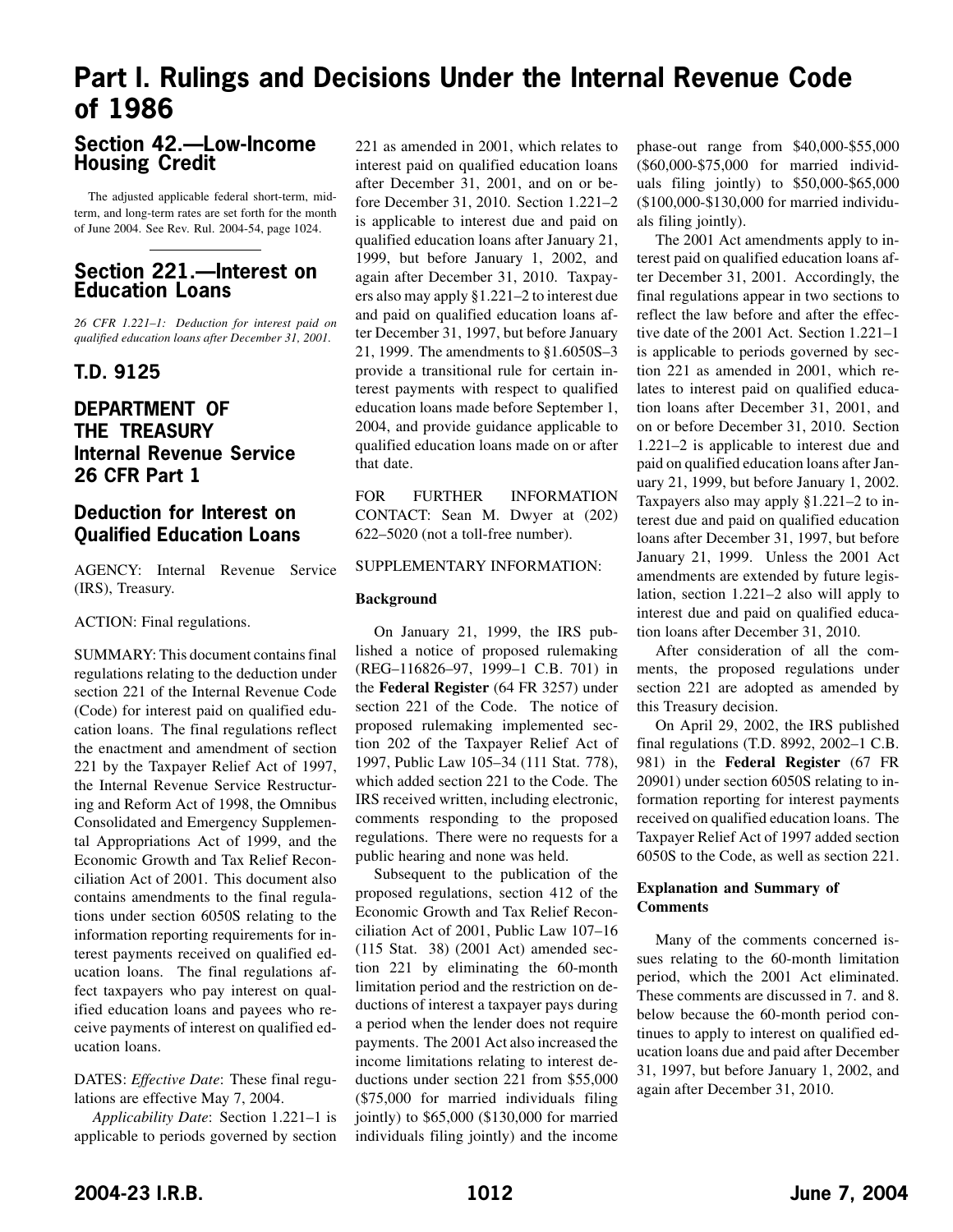### 1. *Treatment of Capitalized Interest and Certain Fees*

Several commentators discussed the treatment of capitalized interest, loan origination fees, late fees, and certain insurance fees. Courts have defined the term "interest," for income tax purposes, as compensation paid for the use or forbearance of money. See, *e.g.*, *Deputy v. Du Pont*, 308 U.S. 488 (1940). Consistent with this definition, the final regulations provide that capitalized interest is deductible as qualified education loan interest. Generally, fees, such as loan origination fees or late fees, are interest if the fees represent a charge for the use or forbearance of money. Therefore, if the fees represent compensation to the lender for the cost of specific services performed in connection with the borrower 's account, the fees are not interest for Federal income tax purposes. See Rev. Rul. 69–188, 1969–1 C.B. 54, amplified by Rev. Rul. 69–582, 1969–2 C.B. 29; see also, *e.g.*, *Trivett v. Commissioner*, T.C. Memo. 1977–161, *aff 'd on other grounds*, 611 F.2d  $655$  ( $6<sup>th</sup>$  Cir. 1979) (Tax Court found that certain fees, including insurance fees, were similar to payments for services rendered and not deductible as interest).

Some commentators expressed confusion about how to apply the rules in the proposed regulations for allocating payments to principal or interest. In response to these comments, the final regulations provide guidance on the treatment and allocation of such amounts. Under the final regulations, a payment generally first applies to interest that has accrued and remains unpaid as of the date the payment is due and then applies to the outstanding principal. An example is included.

### 2. *Interest Paid by Someone Other Than the Taxpayer*

Several commentators requested guidance on the treatment of an interest payment made by someone other than the taxpayer. To provide consistency with section 221(a), the final regulations provide, "Under section 221, an individual taxpayer may deduct from gross income certain interest paid *by the taxpayer* during the taxable year on a qualified education loan." (Emphasis added.) The final regulations also clarify that certain third party payments of interest are treated as first paid to the taxpayer and then paid by the taxpayer to the lender, in a manner similar to the treatment of third party payments of tuition under  $$1.25A-5(b)(1)$ . The final regulations provide for this treatment if a third party makes a payment of interest on a qualified education loan on behalf of a taxpayer.

Thus, for example, if a third party pays interest on behalf of the taxpayer, as a gift to the taxpayer, the taxpayer may deduct this interest for Federal income tax purposes, assuming fulfillment of all other requirements of section 221. Similarly, if an employer pays interest to a lender on behalf of the taxpayer, and the taxpayer as required by section 61 includes the payment in income for Federal income tax purposes, the taxpayer may deduct this interest, assuming fulfillment of all other requirements of section 221.

A commentator also recommended the allowance of a deduction to an individual even if the individual qualifies as a dependent of a taxpayer under section 151. This recommendation was not adopted because it is contrary to section 221(c).

### 3. *Definition of Eligible Educational Institution*

Several commentators suggested expanding the definition of *eligible educational institution* in a manner that is not consistent with the statutory definition under sections  $221(d)(2)$  (formerly section 221(e)(2) (redesignated by the 2001 Act)) and  $25A(f)(2)$ . Accordingly, these comments were not adopted. Another commentator requested guidance on the deductibility of interest paid on a qualified education loan if the educational institution loses its status as an eligible educational institution after the end of the academic period for which the loan was incurred. The final regulations include a new example illustrating that the deductibility of interest on the loan is not affected by the institution's subsequent change in status.

### 4. *Definition of Qualified Education Loan*

The definition of *qualified education loan* in section 221(d)(1) (formerly section 221(e)(1) (redesignated by the 2001 Act)) provides, in part, that the indebtedness must be incurred by the taxpayer solely to pay higher education expenses that are paid within a reasonable period of time before or after the indebtedness is incurred. Several comments were received in connection with this "reasonable period of time" requirement.

One commentator suggested extending the 60-day safe harbor provided in the proposed regulations for satisfying the "reasonable period of time" requirement to 90 days or changing it so that the beginning of the safe harbor period is the earlier of 60 days prior to the start of the academic period or the end of the previous academic period. Two commentators suggested extending the safe harbor to 90 days after the end of the academic period. Another commentator expressed concern that expenses paid with loans disbursed outside the 60-day window would not satisfy the "reasonable period of time" requirement. Finally, one commentator interpreted the safe harbor to impose a 60-day limit on loans that are part of a federal postsecondary loan program.

The final regulations provide that what constitutes a reasonable period of time is determined based on all the relevant facts and circumstances. The final regulations also provide that qualified higher education expenses are treated as paid or incurred within a reasonable period of time under the following circumstances: 1) the expenses are paid with the proceeds of education loans that are part of a federal postsecondary education loan program; or 2) the expenses relate to a particular academic period and the loan proceeds used to pay the expenses are disbursed within a period that begins 90 days before the start of, and ends 90 days after the end of, the academic period to which the expenses relate.

One commentator recommended expansion of the federal loan safe harbor described above to include expenses paid with the proceeds of any non-federal loan disbursed under policies mirroring the awarding and disbursement policies governing certain federal loans. Although the final regulations do not adopt this suggestion, the IRS and Treasury Department believe that loans described by the commentator probably would fall within the 90-day safe harbor, or satisfy the "reasonable period of time" requirement based on the facts and circumstances.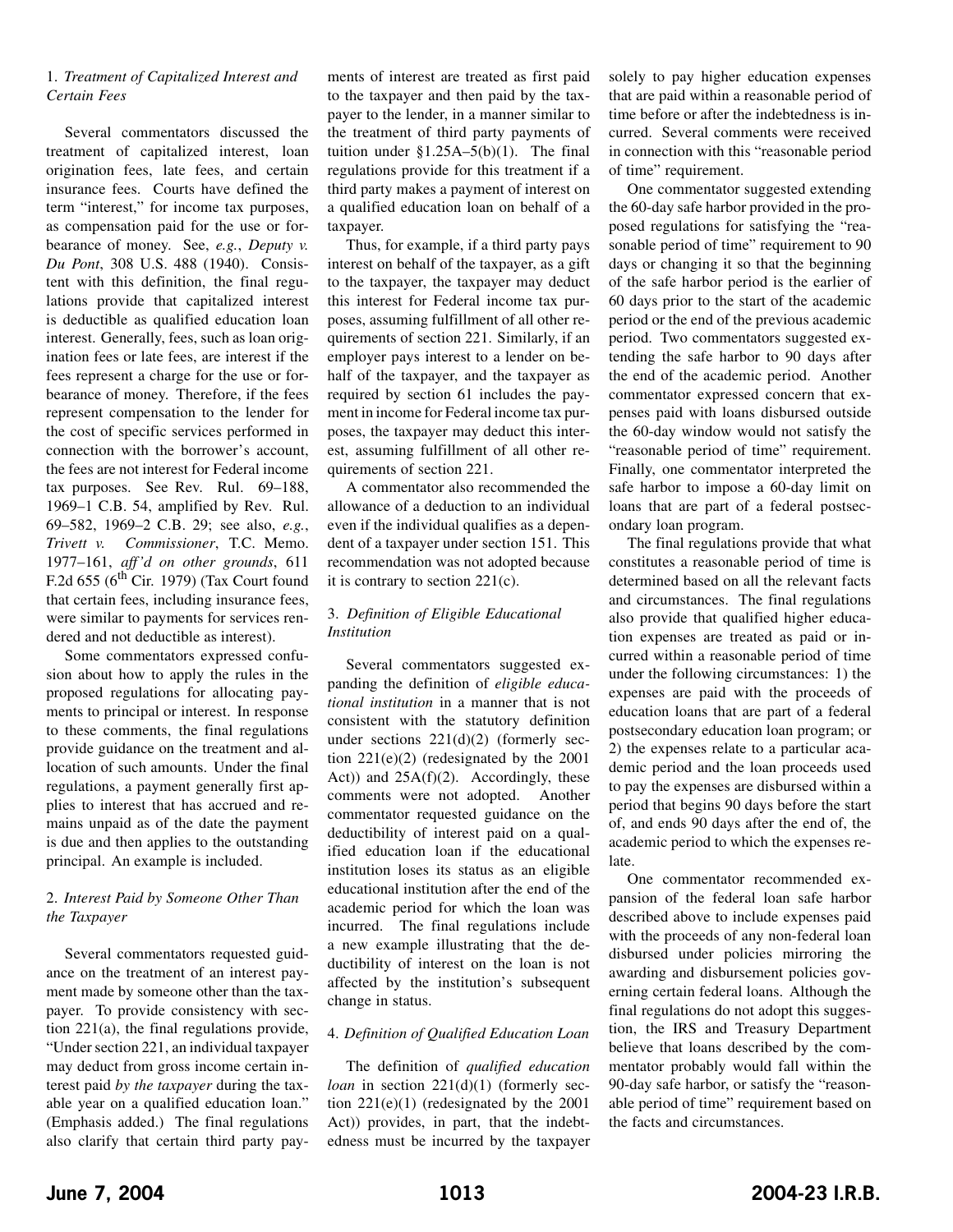Another requirement of a "qualified education loan" is that the borrower obtain the loan "solely" to pay higher education expenses. One commentator suggested that if a taxpayer refinances a qualified education loan and receives an amount in excess of the original qualified education loan, the taxpayer may take an interest deduction under section 221 for interest paid on the refinanced loan. The commentator is correct, but only if the taxpayer uses the excess amount solely to pay higher education expenses and satisfies all other requirements of a qualified education loan. Thus, if the taxpayer uses the excess amount for any other purpose, the refinanced loan is not "solely" to pay higher education expenses, and no interest paid on the loan will be deductible.

#### 5. *Miscellaneous Comments and Changes*

Federal Postsecondary Education Loan Program — The final regulations clarify that a federal postsecondary education loan program includes, but is not limited to, the Federal Perkins Loan, Federal Family Education Loan, and William D. Ford Federal Direct Loan Programs under Title IV of the Higher Education Act of 1965, and the Health Education Assistance Loan and the Nursing Student Loan Programs under Titles VII and VIII of the Public Health Service Act.

Eligible Educational Institution — Although the Higher Education Amendments Act of 1998 moved section 481 from Title IV to Title I, the regulations do not reflect this change, as the statutory language refers to section 481 of the Higher Education Act as in effect on the date that section 221 was enacted.

Interest Charges on a University In-House Deferred Payment Plan — One commentator requested clarification of the deductibility of interest charges on a university's in-house deferred payment plan, which is a revolving credit account that can include a variety of expenditures in addition to qualified higher education expenses. This situation is addressed by *Example 6* of §1.221–1(e)(4) and *Example 6* of §1.221–2(f)(4) concerning mixed use loans.

#### 6. *Refinanced and Consolidated Loans*

The final regulations reserve a place for more detailed treatment of refinanced and consolidated loans.

### 7. *Periods of Deferment or Forbearance*

Prior to the 2001 Act, section 221(d) stated that a "deduction shall be allowed under this section only with respect to interest paid on any qualified education loan during the first 60 months (whether or nor consecutive) in which interest payments are required."

Some commentators recommended that the 60-month limitation period should not be suspended during a period of deferment or forbearance. Other commentators suggested that the 60-month limitation period should be suspended during all periods of deferment or forbearance, whether or not the taxpayer makes payments. Commentators also asked whether rules under which the 60-month period is not suspended apply to loans made under federal programs as well as non-federal loans. Finally, commentators asked whether interest payments made during periods of reduced payment forbearance are deductible.

Section 221, prior to the 2001 Act, and the legislative history provide that only interest payments required under the terms of a loan are deductible. Under that provision, interest a borrower pays voluntarily during a period when payments are not required, such as during a period of deferment or forbearance or before loan repayment begins, is not deductible.

Therefore, §1.221–2 of the final regulations retains the rule that interest payments are not deductible if paid voluntarily during a period of deferment or forbearance. However, the final regulations provide that interest payments made during a period of deferment, forbearance, or reduced payment forbearance are deductible if required as part of the terms of the deferment, forbearance, or reduced payment agreement. The final regulations include a new example involving reduced payment forbearance.

In addition, §1.221–2 of the final regulations provides for suspension of the 60-month period for loans not issued or guaranteed under a federal postsecondary education loan program under certain conditions. The promissory note must contain conditions for deferment or forbearance that are substantially similar to the conditions established by the U.S. Department of Education for Federal student loan programs under Title IV of the Higher Education Act of 1965 and the borrower must satisfy one of those conditions.

#### 8. *Start of the 60-Month Limitation Period*

A commentator expressed concern that the month a loan first enters repayment status may not be the same as the month the first interest payment is required. Section 1.221–2 of the final regulations clarifies that the beginning of the 60-month period commences on the first day of the month in which the first interest payment is required.

### 9. *Information Reporting for Interest Payments Received on Qualified Education Loans*

Section 6050S requires information reporting by certain lenders or other payees that receive payments of interest on qualified education loans. Section 1.6050S–3(b)(1) provides that interest includes stated interest, loan origination fees (other than fees for services), and capitalized interest. Section  $1.6050S-3(e)(1)$ provides a special transitional rule for reporting loan origination fees and capitalized interest. Under the transitional rule, a payee is not required to report payments of loan origination fees and capitalized interest for loans made before January 1, 2004.

Several commentators representing payees requested that the transitional rule be extended because the necessary programming changes to capture and report these amounts could not be made in the absence of final regulations under section 221. Based on the comments received, these regulations amend  $$1.6050S-3(e)(1)$ to extend the transitional rule to loans made before September 1, 2004.

#### **Special Analyses**

It has been determined that this Treasury decision is not a significant regulatory action as defined in Executive Order 12866. Therefore, a regulatory assessment is not required. It also has been determined that section 553(b) of the Administrative Procedure Act (5 U.S.C. chapter 5) does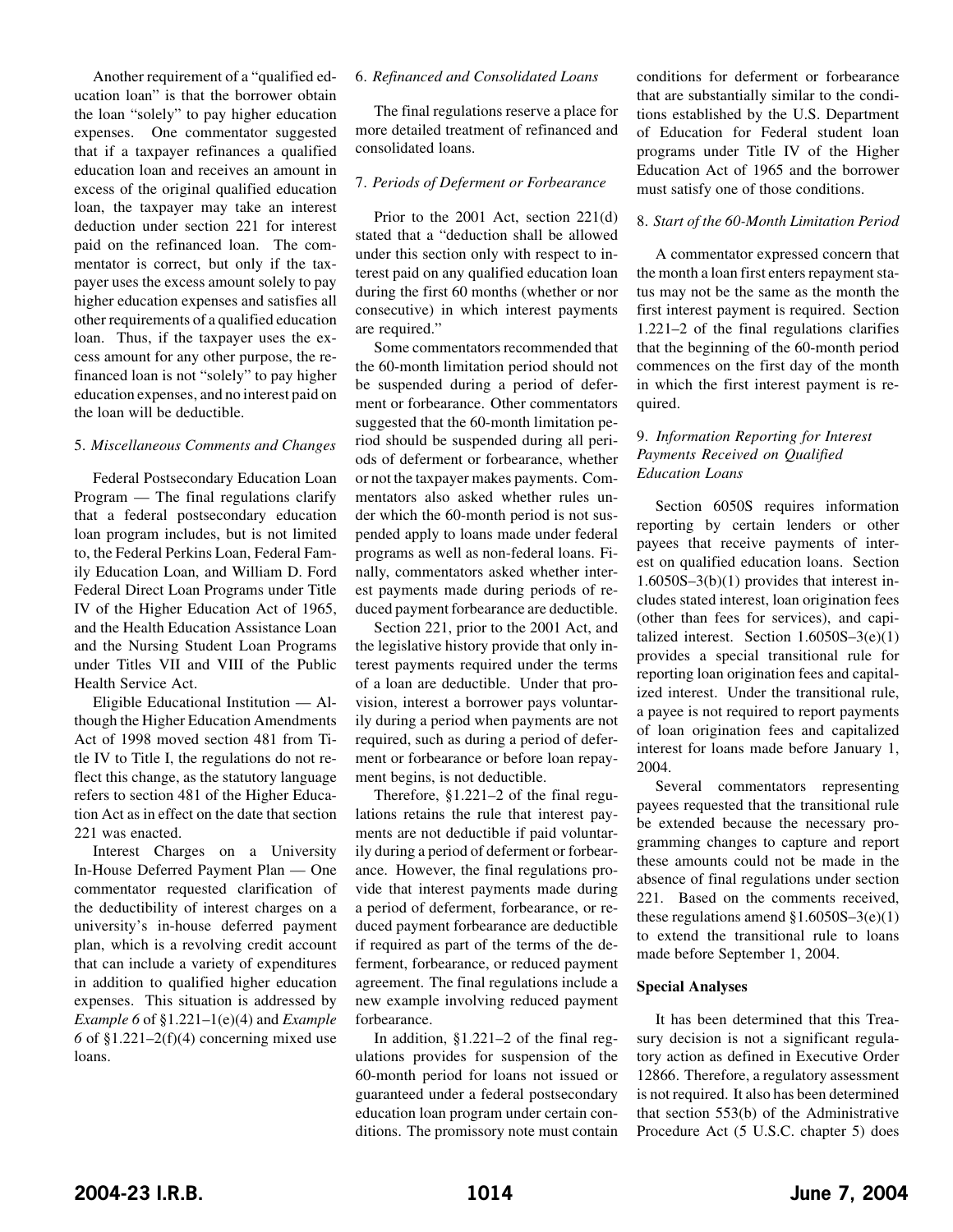not apply to these regulations, and, because the regulations do not impose a collection of information on small entities, the Regulatory Flexibility Act (5 U.S.C. chapter 6) does not apply. Pursuant to section 7805(f) of the Code, the proposed regulations that preceded these regulations were submitted to the Chief Counsel for Advocacy of the Small Business Administration for comment on its impact on small business.

#### **Drafting Information**

The principal author of these final regulations is Sean M. Dwyer, Office of the Associate Chief Counsel (Income Tax & Accounting). However, other personnel from the IRS and Treasury Department participated in their development.

\*\*\*\*\*

### **Adoption of Amendments to the Regulations**

Accordingly, 26 CFR part 1 is amended as follows:

#### PART 1—INCOME TAXES

Paragraph 1. The authority citation for part 1 is amended by adding an entry in numerical order to read as follows:

Authority: 26 U.S.C. 7805 \* \* \*

Section 1.221–2 also issued under 26 U.S.C. 221(d). \* \* \*

Section 1.6050S–3 also issued under 26 U.S.C.  $6050S(g)$ . \* \* \*

Par. 2. Sections 1.221–1 and 1.221–2 are added to read as follows:

*§1.221–1 Deduction for interest paid on qualified education loans after December 31, 2001.* 

(a) *In general*—(1) *Applicability*. Under section 221, an individual taxpayer may deduct from gross income certain interest paid by the taxpayer during the taxable year on a qualified education loan. See paragraph (b)(4) of this section for rules on payments of interest by third parties. The rules of this section are applicable to periods governed by section 221 as amended in 2001, which relates to deductions for interest paid on qualified education loans after December 31, 2001, in taxable years ending after December 31, 2001, and on or before December 31,

2010. For rules applicable to interest due and paid on qualified education loans after January 21, 1999, if paid before January 1, 2002, see §1.221–2. Taxpayers also may apply §1.221–2 to interest due and paid on qualified education loans after December 31, 1997, but before January 21, 1999. To the extent that the effective date limitation (sunset) of the 2001 amendment remains in force unchanged, section 221 before amendment in 2001, to which §1.221–2 relates, also applies to interest due and paid on qualified education loans in taxable years beginning after December 31, 2010.

(2) *Example*. The following example illustrates the rules of this paragraph (a). In the example, assume that the institution the student attends is an eligible educational institution, the loan is a qualified education loan, the student is legally obligated to make interest payments under the terms of the loan, and any other applicable requirements, if not otherwise specified, are fulfilled. The example is as follows:

*Example*. *Effective dates*. Student A begins to make monthly interest payments on her loan beginning January 1, 1997. Student A continues to make interest payments in a timely fashion. However, under the effective date provisions of section 221, no deduction is allowed for interest Student A pays prior to January 1, 1998. Student A may deduct interest due and paid on the loan after December 31, 1997. Student A may apply the rules of §1.221–2 to interest due and paid during the period beginning January 1, 1998, and ending January 20, 1999. Interest due and paid during the period January 21, 1999, and ending December 31, 2001, is deductible under the rules of §1.221–2, and interest paid after December 31, 2001, is deductible under the rules of this section.

(b) *Eligibility*—(1) *Taxpayer must have a legal obligation to make interest payments*. A taxpayer is entitled to a deduction under section 221 only if the taxpayer has a legal obligation to make interest payments under the terms of the qualified education loan.

(2) *Claimed dependents not eligible*—(i) *In general*. An individual is not entitled to a deduction under section 221 for a taxable year if the individual is a dependent (as defined in section 152) for whom another taxpayer is allowed a deduction under section 151 on a Federal income tax return for the same taxable year (or, in the case of a fiscal year taxpayer, the taxable year beginning in the same calendar year as the individual's taxable year).

(ii) *Examples*. The following examples illustrate the rules of this paragraph  $(b)(2)$ :

*Example 1*. *Student not claimed as dependent*. Student B pays \$750 of interest on qualified education loans during 2003. Student B's parents are not allowed a deduction for her as a dependent for 2003. Assuming fulfillment of all other relevant requirements, Student B may deduct under section 221 the \$750 of interest paid in 2003.

*Example 2. Student claimed as dependent*. Student C pays \$750 of interest on qualified education loans during 2003. Only Student C has the legal obligation to make the payments. Student C's parent claims him as a dependent and is allowed a deduction under section 151 with respect to Student C in computing the parent's 2003 Federal income tax. Student C is not entitled to a deduction under section 221 for the \$750 of interest paid in 2003. Because Student C's parent was not legally obligated to make the payments, Student C's parent also is not entitled to a deduction for the interest.

(3) *Married taxpayers*. If a taxpayer is married as of the close of a taxable year, he or she is entitled to a deduction under this section only if the taxpayer and the taxpayer's spouse file a joint return for that taxable year.

(4) *Payments of interest by a third party*  — (i) *In general*. If a third party who is not legally obligated to make a payment of interest on a qualified education loan makes a payment of interest on behalf of a taxpayer who is legally obligated to make the payment, then the taxpayer is treated as receiving the payment from the third party and, in turn, paying the interest.

(ii) *Examples*. The following examples illustrate the rules of this paragraph  $(b)(4)$ :

*Example 1*. *Payment by employer*. Student D obtains a qualified education loan to attend college. Upon Student D's graduation from college, Student D works as an intern for a non-profit organization during which time Student D's loan is in deferment and Student D makes no interest payments. As part of the internship program, the non-profit organization makes an interest payment on behalf of Student D after the deferment period. This payment is not excluded from Student D's income under section 108(f) and is treated as additional compensation includible in Student D's gross income. Assuming fulfillment of all other requirements of section 221, Student D may deduct this payment of interest for Federal income tax purposes.

*Example 2. Payment by parent*. Student E obtains a qualified education loan to attend college. Upon graduation from college, Student E makes legally required monthly payments of principal and interest. Student E's mother makes a required monthly payment of interest as a gift to Student E. A deduction for Student E as a dependent is not allowed on another taxpayer's tax return for that taxable year. Assuming fulfillment of all other requirements of section 221, Student E may deduct this payment of interest for Federal income tax purposes.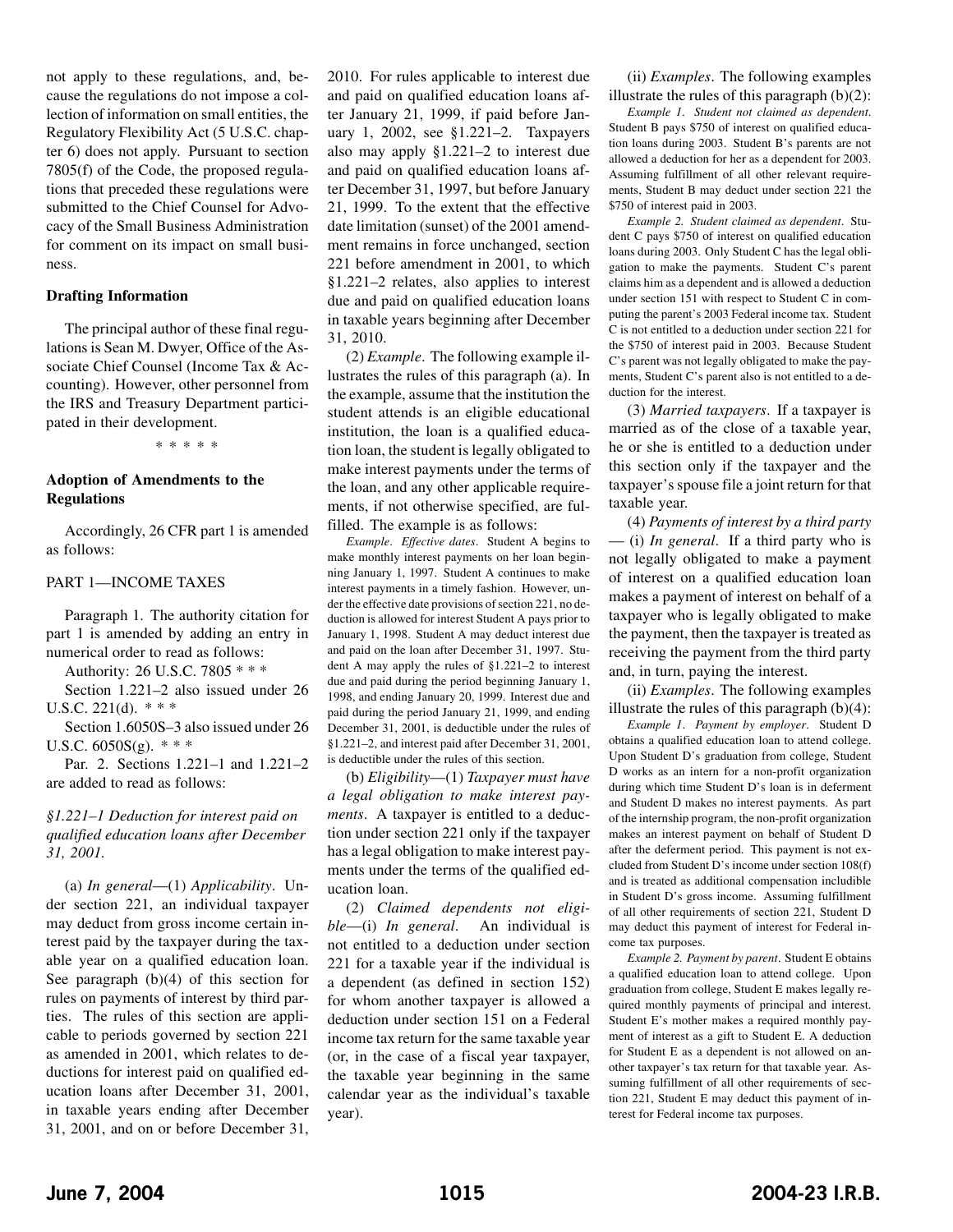(c) *Maximum deduction*. The amount allowed as a deduction under section 221 for any taxable year may not exceed \$2,500.

(d) *Limitation based on modified adjusted gross income*—(1) *In general*. The deduction allowed under section 221 is phased out ratably for taxpayers with modified adjusted gross income between \$50,000 and \$65,000 (\$100,000 and \$130,000 for married individuals who file a joint return). Section 221 does not allow a deduction for taxpayers with modified adjusted gross income of \$65,000 or above (\$130,000 or above for married individuals who file a joint return). See paragraph  $(d)(3)$  of this section for inflation adjustment of amounts in this paragraph  $(d)(1)$ .

(2) *Modified adjusted gross income defined*. The term *modified adjusted gross income* means the adjusted gross income (as defined in section 62) of the taxpayer for the taxable year increased by any amount excluded from gross income under section 911, 931, or 933 (relating to income earned abroad or from certain United States possessions or Puerto Rico). Modified adjusted gross income must be determined under this section after taking into account the inclusions, exclusions, deductions, and limitations provided by sections 86 (social security and tier 1 railroad retirement benefits), 135 (redemption of qualified United States savings bonds), 137 (adoption assistance programs), 219 (deductible qualified retirement contributions), and 469 (limitation on passive activity losses and credits), but before taking into account the deductions provided by sections 221 and 222 (qualified tuition and related expenses).

(3) *Inflation adjustment*. For taxable years beginning after 2002, the amounts in paragraph  $(d)(1)$  of this section will be increased for inflation occurring after 2001 in accordance with section  $221(f)(1)$ . If any amount adjusted under section  $221(f)(1)$  is not a multiple of \$5,000, the amount will be rounded to the next lowest multiple of \$5,000.

(e) *Definitions*—(1) *Eligible educational institution*. In general, an *eligible educational institution* means any college, university, vocational school, or other postsecondary educational institution described in section 481 of the Higher Education Act of 1965 (20 U.S.C. 1088), as in effect on August 5, 1997, and certified by the U.S. Department of Education

as eligible to participate in student aid programs administered by the Department, as described in section  $25A(f)(2)$ and §1.25A–2(b). For purposes of this section, an eligible educational institution also includes an institution that conducts an internship or residency program leading to a degree or certificate awarded by an institution, a hospital, or a health care facility that offers postgraduate training.

(2) *Qualified higher education expenses*—(i) *In general*. *Qualified higher education expenses* means the cost of attendance (as defined in section 472 of the Higher Education Act of 1965, 20 U.S.C. 1087ll, as in effect on August 4, 1997), at an eligible educational institution, reduced by the amounts described in paragraph  $(e)(2)(ii)$  of this section. Consistent with section 472 of the Higher Education Act of 1965, a student's cost of attendance is determined by the eligible educational institution and includes tuition and fees normally assessed a student carrying the same academic workload as the student, an allowance for room and board, and an allowance for books, supplies, transportation, and miscellaneous expenses of the student.

(ii) *Reductions*. Qualified higher education expenses are reduced by any amount that is paid to or on behalf of a student with respect to such expenses and that is—

(A) A qualified scholarship that is excludable from income under section 117;

(B) An educational assistance allowance for a veteran or member of the armed forces under chapter 30, 31, 32, 34 or 35 of title 38, United States Code, or under chapter 1606 of title 10, United States Code;

(C) Employer-provided educational assistance that is excludable from income under section 127;

(D) Any other amount that is described in section  $25A(g)(2)(C)$  (relating to amounts excludable from gross income as educational assistance);

(E) Any otherwise includible amount excluded from gross income under section 135 (relating to the redemption of United States savings bonds);

(F) Any otherwise includible amount distributed from a Coverdell education savings account and excluded from gross income under section 530(d)(2); or

(G) Any otherwise includible amount distributed from a qualified tuition program and excluded from gross income under section  $529(c)(3)(B)$ .

(3) *Qualified education loan*—(i) *In general*.A *qualified education loan* means indebtedness incurred by a taxpayer solely to pay qualified higher education expenses that are—

(A) Incurred on behalf of a student who is the taxpayer, the taxpayer's spouse, or a dependent (as defined in section 152) of the taxpayer at the time the taxpayer incurs the indebtedness;

(B) Attributable to education provided during an academic period, as described in section 25A and the regulations thereunder, when the student is an eligible student as defined in section 25A(b)(3) (requiring that the student be a degree candidate carrying at least half the normal full-time workload); and

(C) Paid or incurred within a reasonable period of time before or after the taxpayer incurs the indebtedness.

(ii) *Reasonable Period*. Except as otherwise provided in this paragraph  $(e)(3)(ii)$ , what constitutes a reasonable period of time for purposes of paragraph  $(e)(3)(i)(C)$  of this section generally is determined based on all the relevant facts and circumstances. However, qualified higher education expenses are treated as paid or incurred within a reasonable period of time before or after the taxpayer incurs the indebtedness if—

(A) The expenses are paid with the proceeds of education loans that are part of a Federal postsecondary education loan program; or

(B) The expenses relate to a particular academic period and the loan proceeds used to pay the expenses are disbursed within a period that begins 90 days prior to the start of that academic period and ends 90 days after the end of that academic period.

(iii) *Related party*. A qualified education loan does not include any indebtedness owed to a person who is related to the taxpayer, within the meaning of section  $267(b)$  or  $707(b)(1)$ . For example, a parent or grandparent of the taxpayer is a related person. In addition, a qualified education loan does not include a loan made under any qualified employer plan as defined in section  $72(p)(4)$  or under any contract referred to in section  $72(p)(5)$ .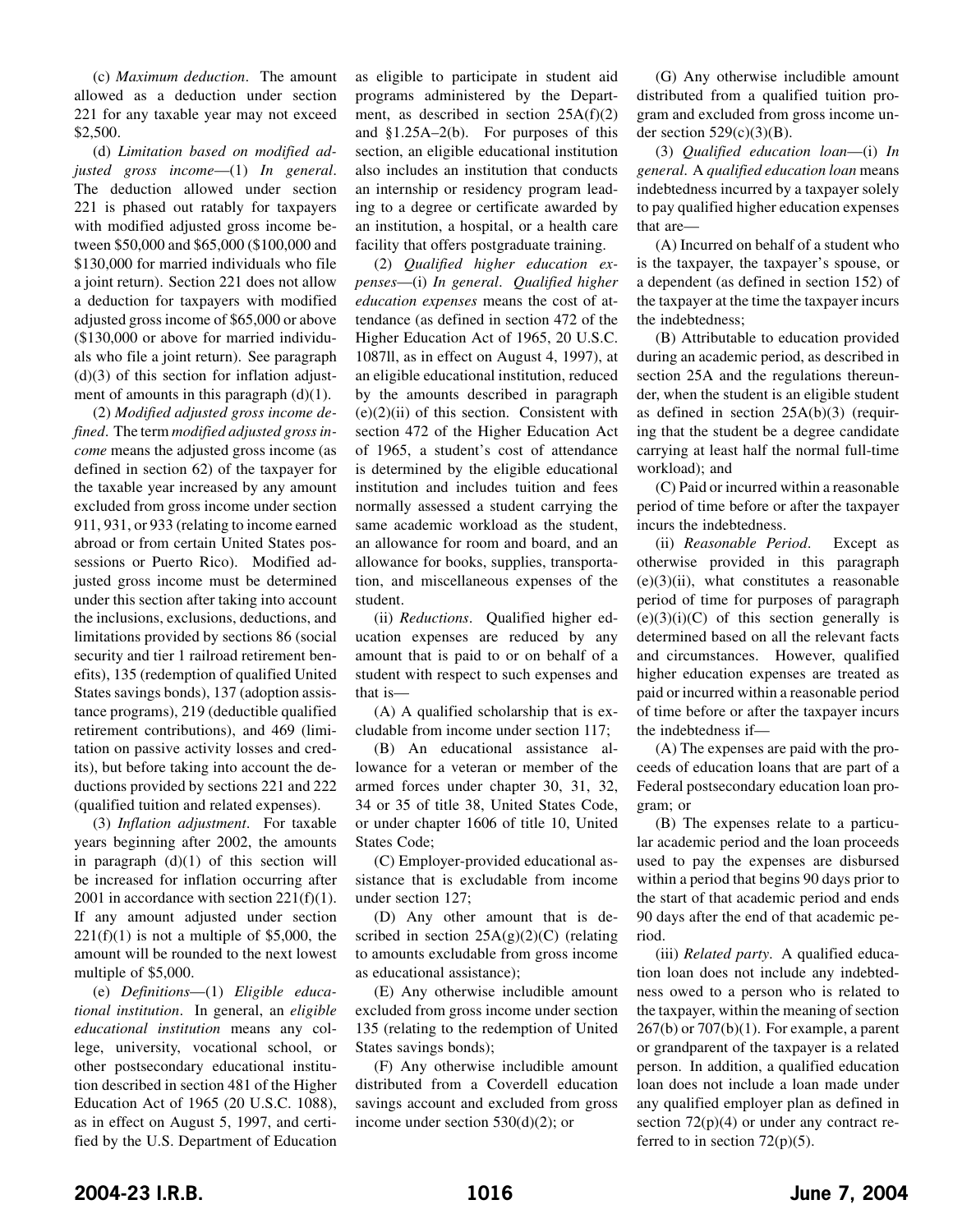(iv) *Federal issuance or guarantee not required*. A loan does not have to be issued or guaranteed under a Federal postsecondary education loan program to be a qualified education loan.

(v) *Refinanced and consolidated indebtedness*—(A) *In general*. A qualified education loan includes indebtedness incurred solely to refinance a qualified education loan. A qualified education loan includes a single, consolidated indebtedness incurred solely to refinance two or more qualified education loans of a borrower.

#### (B) *Treatment of refinanced and consolidated indebtedness*. [*Reserved*.]

(4) *Examples*. The following examples illustrate the rules of this paragraph (e):

*Example 1*. *Eligible educational institution*. University F is a postsecondary educational institution described in section 481 of the Higher Education Act of 1965. The U.S. Department of Education has certified that University F is eligible to participate in federal financial aid programs administered by that Department, although University F chooses not to participate. University F is an eligible educational institution.

*Example 2*. *Qualified higher education expenses*. Student G receives a \$3,000 qualified scholarship for the 2003 fall semester that is excludable from Student G's gross income under section 117. Student G receives no other forms of financial assistance with respect to the 2003 fall semester. Student G's cost of attendance for the 2003 fall semester, as determined by Student G's eligible educational institution for purposes of calculating a student's financial need in accordance with section 472 of the Higher Education Act, is \$16,000. For the 2003 fall semester, Student G has qualified higher education expenses of \$13,000 (the cost of attendance as determined by the institution (\$16,000) reduced by the qualified scholarship proceeds excludable from gross income (\$3,000)).

*Example 3*. *Qualified education loan*. Student H borrows money from a commercial bank to pay qualified higher education expenses related to his enrollment on a half-time basis in a graduate program at an eligible educational institution. Student H uses all the loan proceeds to pay qualified higher education expenses incurred within a reasonable period of time after incurring the indebtedness. The loan is not federally guaranteed. The commercial bank is not related to Student H within the meaning of section 267(b) or 707(b)(1). Student H's loan is a qualified education loan within the meaning of section 221.

*Example 4. Qualified education loan*. Student I signs a promissory note for a loan on August 15, 2003, to pay for qualified higher education expenses for the 2003 fall and 2004 spring semesters. On August 20, 2003, the lender disburses loan proceeds to Student I's college. The college credits them to Student I's account to pay qualified higher education expenses for the 2003 fall semester, which begins on August 25, 2003. On January 26, 2004, the lender disburses additional loan proceeds to Student I's college. The college credits them to Student I's account to pay qualified higher education expenses for

the 2004 spring semester, which began on January 12, 2004. Student I's qualified higher education expenses for the two semesters are paid within a reasonable period of time, as the first loan disbursement occurred within the 90 days prior to the start of the fall 2003 semester and the second loan disbursement occurred during the spring 2004 semester.

*Example 5. Qualified education loan*. The facts are the same as in *Example 4* except that in 2005 the college is not an eligible educational institution because it loses its eligibility to participate in certain federal financial aid programs administered by the U.S. Department of Education. The qualification of Student I's loan, which was used to pay for qualified higher education expenses for the 2003 fall and 2004 spring semesters, as a qualified education loan is not affected by the college's subsequent loss of eligibility.

*Example 6. Mixed-use loans*. Student J signs a promissory note for a loan secured by Student J's personal residence. Student J will use part of the loan proceeds to pay for certain improvements to Student J's residence and part of the loan proceeds to pay qualified higher education expenses of Student J's spouse. Because Student J obtains the loan not solely to pay qualified higher education expenses, the loan is not a qualified education loan.

(f) *Interest*—(1) *In general*. Amounts paid on a qualified education loan are deductible under section 221 if the amounts are interest for federal income tax purposes. For example, interest includes—

(i) Qualified stated interest (as defined in  $$1.1273-1(c)$ ; and

(ii) Original issue discount, which generally includes capitalized interest. For purposes of section 221, capitalized interest means any accrued and unpaid interest on a qualified education loan that, in accordance with the terms of the loan, is added by the lender to the outstanding principal balance of the loan.

(2) *Operative rules for original issue discount*—(i) *In general*. The rules to determine the amount of original issue discount on a loan and the accruals of the discount are in sections 163(e), 1271 through 1275, and the regulations thereunder. In general, original issue discount is the excess of a loan's stated redemption price at maturity (all payments due under the loan other than qualified stated interest payments) over its issue price (the amount loaned). Although original issue discount generally is deductible as it accrues under section 163(e) and §1.163–7, original issue discount on a qualified education loan is not deductible until paid. See paragraph  $(f)(3)$  of this section to determine when original issue discount is paid.

(ii) *Treatment of loan origination fees by the borrower*. If a loan origination fee

is paid by the borrower other than for property or services provided by the lender, the fee reduces the issue price of the loan, which creates original issue discount (or additional original issue discount) on the loan in an amount equal to the fee. See §1.1273–2 $(g)$ . For an example of how a loan origination fee is taken into account, see *Example 2* of paragraph (f)(4) of this section.

(3) *Allocation of payments*. See §§1.446–2(e) and 1.1275–2(a) for rules on allocating payments between interest and principal. In general, these rules treat a payment first as a payment of interest to the extent of the interest that has accrued and remains unpaid as of the date the payment is due, and second as a payment of principal. The characterization of a payment as either interest or principal under these rules applies regardless of how the parties label the payment (either as interest or principal). Accordingly, the taxpayer may deduct the portion of a payment labeled as principal that these rules treat as a payment of interest on the loan, including any portion attributable to capitalized interest or loan origination fees.

(4) *Examples*. The following examples illustrate the rules of this paragraph (f). In the examples, assume that the institution the student attends is an eligible educational institution, the loan is a qualified education loan, the student is legally obligated to make interest payments under the terms of the loan, and any other applicable requirements, if not otherwise specified, are fulfilled. The examples are as follows:

*Example 1. Capitalized interest*. Interest on Student K's loan accrues while Student K is in school, but Student K is not required to make any payments on the loan until six months after he graduates or otherwise leaves school. At that time, the lender capitalizes all accrued but unpaid interest and adds it to the outstanding principal amount of the loan. Thereafter, Student K is required to make monthly payments of interest and principal on the loan. The interest payable on the loan, including the capitalized interest, is original issue discount. See section 1273 and the regulations thereunder. Therefore, in determining the total amount of interest paid on the loan each taxable year, Student K may deduct any payments that §1.1275–2(a) treats as payments of interest, including any principal payments that are treated as payments of capitalized interest. See paragraph (f)(3) of this section.

*Example 2. Allocation of payments*. The facts are the same as in *Example 1*, except that, in addition, the lender charges Student K a loan origination fee, which is not for any property or services provided by the lender. Under §1.1273–2(g), the loan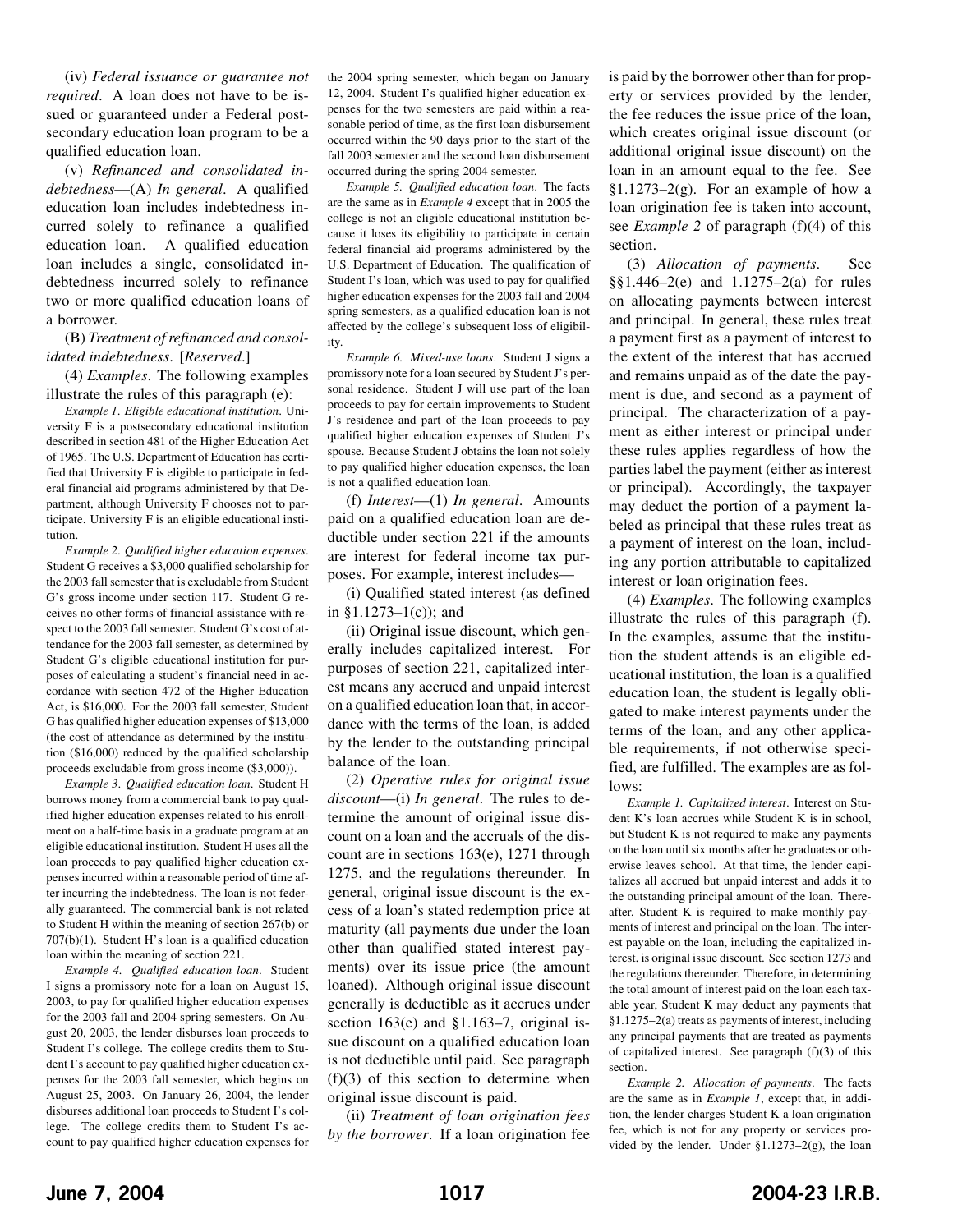origination fee reduces the issue price of the loan, which reduction increases the amount of original issue discount on the loan by the amount of the fee. The amount of original issue discount (which includes the capitalized interest and loan origination fee) that accrues each year is determined under section 1272 and §1.1272–1. In effect, the loan origination fee accrues over the entire term of the loan. Because the loan has original issue discount, the payment ordering rules in §1.1275–2(a) must be used to determine how much of each payment is interest for federal tax purposes. See paragraph (f)(3) of this section. Under §1.1275–2(a), each payment (regardless of its designation by the parties as either interest or principal) generally is treated first as a payment of original issue discount, to the extent of the original issue discount that has accrued as of the date the payment is due and has not been allocated to prior payments, and second as a payment of principal. Therefore, in determining the total amount of interest paid on the qualified education loan for a taxable year, Student K may deduct any payments that the parties label as principal but that are treated as payments of original issue discount under §1.1275–2(a).

(g) *Additional Rules*—(1) *Payment of interest made during period when interest payment not required*. Payments of interest on a qualified education loan to which this section is applicable are deductible even if the payments are made during a period when interest payments are not required because, for example, the loan has not yet entered repayment status or is in a period of deferment or forbearance.

(2) *Denial of double benefit*. No deduction is allowed under this section for any amount for which a deduction is allowable under another provision of Chapter 1 of the Internal Revenue Code. No deduction is allowed under this section for any amount for which an exclusion is allowable under section 108(f) (relating to cancellation of indebtedness).

(3) *Examples*. The following examples illustrate the rules of this paragraph (g). In the examples, assume that the institution the student attends is an eligible educational institution, the loan is a qualified education loan, and the student is legally obligated to make interest payments under the terms of the loan:

*Example 1. Voluntary payment of interest before loan has entered repayment status*. Student L obtains a loan to attend college. The terms of the loan provide that interest accrues on the loan while Student L earns his undergraduate degree but that Student L is not required to begin making payments of interest until six full calendar months after he graduates or otherwise leaves school. Nevertheless, Student L voluntarily pays interest on the loan during 2003, while enrolled in college. Assuming all other relevant requirements are met, Student L is allowed a deduction for interest paid while attending college even though the

payments were made before interest payments were required.

*Example 2. Voluntary payment during period of deferment or forbearance*. The facts are the same as in *Example 2*, except that Student L makes no payments on the loan while enrolled in college. Student L graduates in June 2003 and begins making monthly payments of principal and interest on the loan in January 2004, as required by the terms of the loan. In August 2004, Student L enrolls in graduate school on a full-time basis. Under the terms of the loan, Student L may apply for deferment of the loan payments while Student L is enrolled in graduate school. Student L applies for and receives a deferment on the outstanding loan. However, Student L continues to make some monthly payments of interest during graduate school. Student L may deduct interest paid on the loan during the period beginning in January 2004, including interest paid while Student L is enrolled in graduate school.

(h) *Effective date*. This section is applicable to periods governed by section 221 as amended in 2001, which relates to interest paid on a qualified education loan after December 31, 2001, in taxable years ending after December 31, 2001, and on or before December 31, 2010.

### *§1.221–2 Deduction for interest due and paid on qualified education loans before January 1, 2002.*

(a) *In general*. Under section 221, an individual taxpayer may deduct from gross income certain interest due and paid by the taxpayer during the taxable year on a qualified education loan. The deduction is allowed only with respect to interest due and paid on a qualified education loan during the first 60 months that interest payments are required under the terms of the loan. See paragraph (e) of this section for rules relating to the 60-month rule. See paragraph (b)(4) of this section for rules on payments of interest by third parties. The rules of this section are applicable to interest due and paid on qualified education loans after January 21, 1999, if paid before January 1, 2002. Taxpayers also may apply the rules of this section to interest due and paid on qualified education loans after December 31, 1997, but before January 21, 1999. To the extent that the effective date limitation ("sunset") of the 2001 amendment remains in force unchanged, section 221 before amendment in 2001, to which this section relates, also applies to interest due and paid on qualified education loans in taxable years beginning after December 31, 2010. For rules applicable to periods governed by section 221 as amended in

2001, which relates to deductions for interest paid on qualified education loans after December 31, 2001, in taxable years ending after December 31, 2001, and before January 1, 2011, see §1.221–1.

(b) *Eligibility*—(1) *Taxpayer must have a legal obligation to make interest payments*. A taxpayer is entitled to a deduction under section 221 only if the taxpayer has a legal obligation to make interest payments under the terms of the qualified education loan.

(2) *Claimed dependents not eligible*—(i) *In general*. An individual is not entitled to a deduction under section 221 for a taxable year if the individual is a dependent (as defined in section 152) for whom another taxpayer is allowed a deduction under section 151 on a Federal income tax return for the same taxable year (or, in the case of a fiscal year taxpayer, the taxable year beginning in the same calendar year as the individual's taxable year).

(ii) *Examples*. The following examples illustrate the rules of this paragraph  $(b)(2)$ :

*Example 1. Student not claimed as dependent*. Student A pays \$750 of interest on qualified education loans during 1998. Student A's parents are not allowed a deduction for her as a dependent for 1998. Assuming fulfillment of all other relevant requirements, Student A may deduct the \$750 of interest paid in 1998 under section 221.

*Example 2. Student claimed as dependent*. Student B pays \$750 of interest on qualified education loans during 1998. Only Student B has the legal obligation to make the payments. Student B's parent claims him as a dependent and is allowed a deduction under section 151 with respect to Student B in computing the parent's 1998 Federal income tax. Student B may not deduct the \$750 of interest paid in 1998 under section 221. Because Student B's parent was not legally obligated to make the payments, Student B's parent also may not deduct the interest.

(3) *Married taxpayers*. If a taxpayer is married as of the close of a taxable year, he or she is entitled to a deduction under this section only if the taxpayer and the taxpayer's spouse file a joint return for that taxable year.

(4) *Payments of interest by a third party*—(i) *In general*. If a third party who is not legally obligated to make a payment of interest on a qualified education loan makes a payment of interest on behalf of a taxpayer who is legally obligated to make the payment, then the taxpayer is treated as receiving the payment from the third party and, in turn, paying the interest.

(ii) *Examples*. The following examples illustrate the rules of this paragraph  $(b)(4)$ :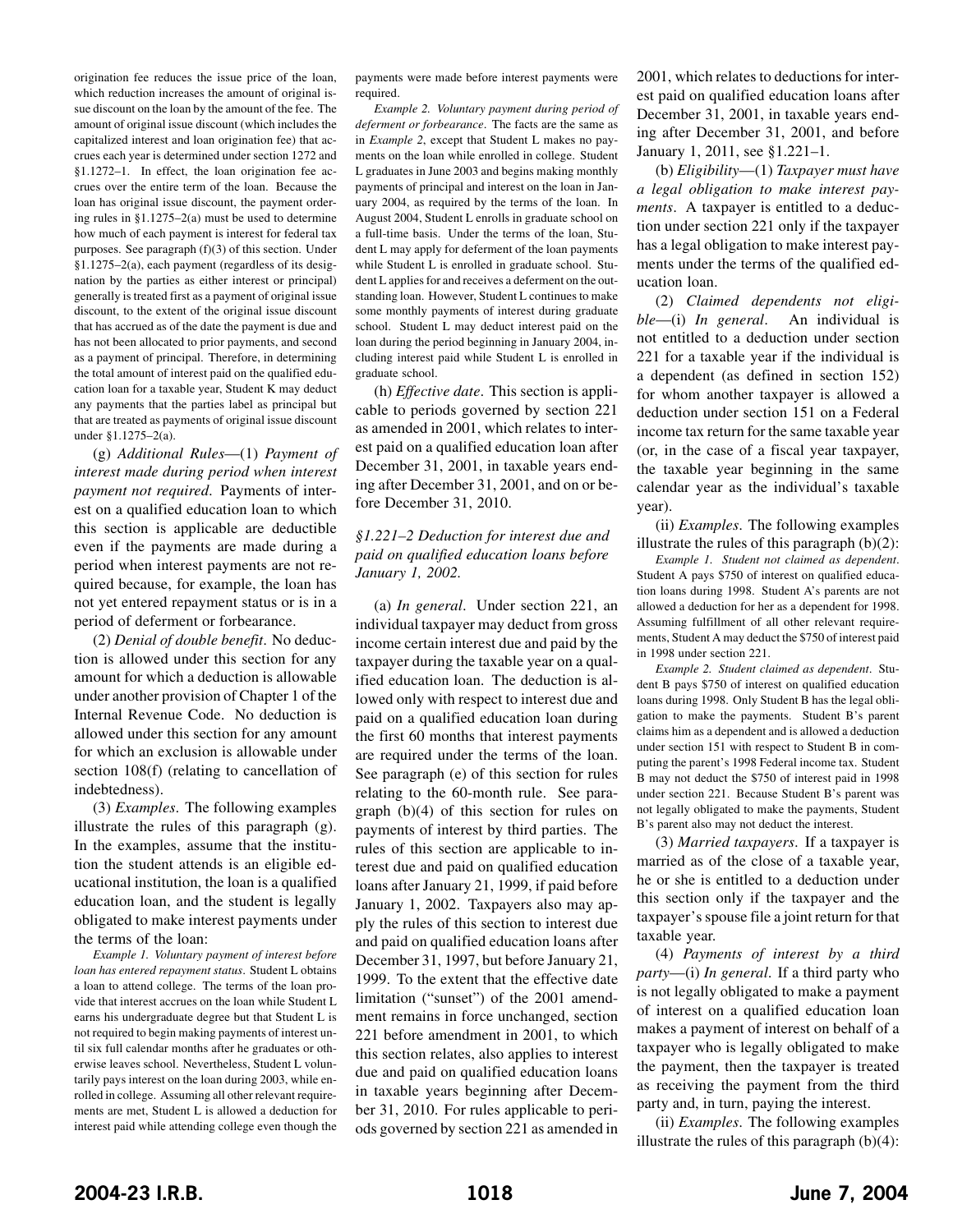*Example 1. Payment by employer*. Student C obtains a qualified education loan to attend college. Upon Student C's graduation from college, Student C works as an intern for a non-profit organization during which time Student C's loan is in deferment and Student C makes no interest payments. As part of the internship program, the non-profit organization makes an interest payment on behalf of Student C after the deferment period. This payment is not excluded from Student C's income under section 108(f) and is treated as additional compensation includible in Student C's gross income. Assuming fulfillment of all other requirements of section 221, Student C may deduct this payment of interest for Federal income tax purposes.

*Example 2. Payment by parent*. Student D obtains a qualified education loan to attend college. Upon graduation from college, Student D makes legally required monthly payments of principal and interest. Student D's mother makes a required monthly payment of interest as a gift to Student D. A deduction for Student D as a dependent is not allowed on another taxpayer's tax return for that taxable year. Assuming fulfillment of all other requirements of section 221, Student D may deduct this payment of interest for Federal income tax purposes.

(c) *Maximum deduction*. In any taxable year beginning before January 1, 2002, the amount allowed as a deduction under section 221 may not exceed the amount determined in accordance with the following table:

| Taxable Year Beginning in | <b>Maximum Deduction</b> |
|---------------------------|--------------------------|
| 1998                      | \$1,000                  |
| 1999                      | \$1,500                  |
| 2000                      | \$2,000                  |
| 2001                      | \$2,500                  |
|                           |                          |

(d) *Limitation based on modified adjusted gross income*—(1) *In general*. The deduction allowed under section 221 is phased out ratably for taxpayers with modified adjusted gross income between \$40,000 and \$55,000 (\$60,000 and \$75,000 for married individuals who file a joint return). Section 221 does not allow a deduction for taxpayers with modified adjusted gross income of \$55,000 or above (\$75,000 or above for married individuals who file a joint return).

(2) *Modified adjusted gross income defined*. The term *modified adjusted gross income* means the adjusted gross income (as defined in section 62) of the taxpayer for the taxable year increased by any amount excluded from gross income under section 911, 931, or 933 (relating to income earned abroad or from certain United States possessions or Puerto Rico). Modified adjusted gross income must be determined under this section after taking into account the inclusions, exclusions, deductions, and limitations provided by sections 86 (social security and tier 1 railroad retirement benefits), 135 (redemption of qualified United States savings bonds), 137 (adoption assistance programs), 219 (deductible qualified retirement contributions), and 469 (limitation on passive activity losses and credits), but before taking into account the deduction provided by section 221.

(e) *60-month rule*—(1) *In general*.A deduction for interest paid on a qualified education loan is allowed only for payments made during the first 60 months that interest payments are required on the loan.

The 60-month period begins on the first day of the month that includes the date on which interest payments are first required and ends 60 months later, unless the 60-month period is suspended for periods of deferment or forbearance within the meaning of paragraph  $(e)(3)$  of this section. The 60-month period continues to run regardless of whether the required interest payments are actually made. The date on which the first interest payment is required is determined under the terms of the loan agreement or, in the case of a loan issued or guaranteed under a federal postsecondary education loan program (such as loan programs under Title IV of the Higher Education Act of 1965 (20 U.S.C. 1070) and Titles VII and VIII of the Public Health Service Act (42 U.S.C. 292, and 42 U.S.C. 296) under applicable Federal regulations. For a discussion of interest, see paragraph (h) of this section. For special rules relating to loan refinancings, consolidated loans, and collapsed loans, see paragraph (i) of this section.

(2) *Loans that entered repayment status prior to January 1, 1998*. In the case of any qualified education loan that entered repayment status prior to January 1, 1998, section 221 allows no deduction for interest paid during the portion of the 60-month period described in paragraph (e)(1) of this section that occurred prior to January 1, 1998. Section 221 allows a deduction only for interest due and paid during that portion, if any, of the 60-month period remaining after December 31, 1997.

(3) *Periods of deferment or forbearance*. The 60-month period described in paragraph  $(e)(1)$  of this section generally is suspended for any period when interest payments are not required on a qualified education loan because the lender has granted the taxpayer a period of deferment or forbearance (including postponement in anticipation of cancellation). However, in the case of a qualified education loan that is not issued or guaranteed under a Federal postsecondary education loan program, the 60-month period will be suspended under this paragraph (e)(3) only if the promissory note contains conditions substantially similar to the conditions for deferment or forbearance established by the U.S. Department of Education for Federal student loan programs under Title IV of the Higher Education Act of 1965, such as half-time study at a postsecondary educational institution, study in an approved graduate fellowship program or in an approved rehabilitation program for the disabled, inability to find full-time employment, economic hardship, or the performance of services in certain occupations or federal programs, and the borrower satisfies one of those conditions. For any qualified education loan, the 60-month period is not suspended if under the terms of the loan interest continues to accrue while the loan is in deferment or forbearance and either—

(i) In the case of deferment, the taxpayer agrees to pay interest currently during the deferment period; or

(ii) In the case of forbearance, the taxpayer agrees to make reduced payments, or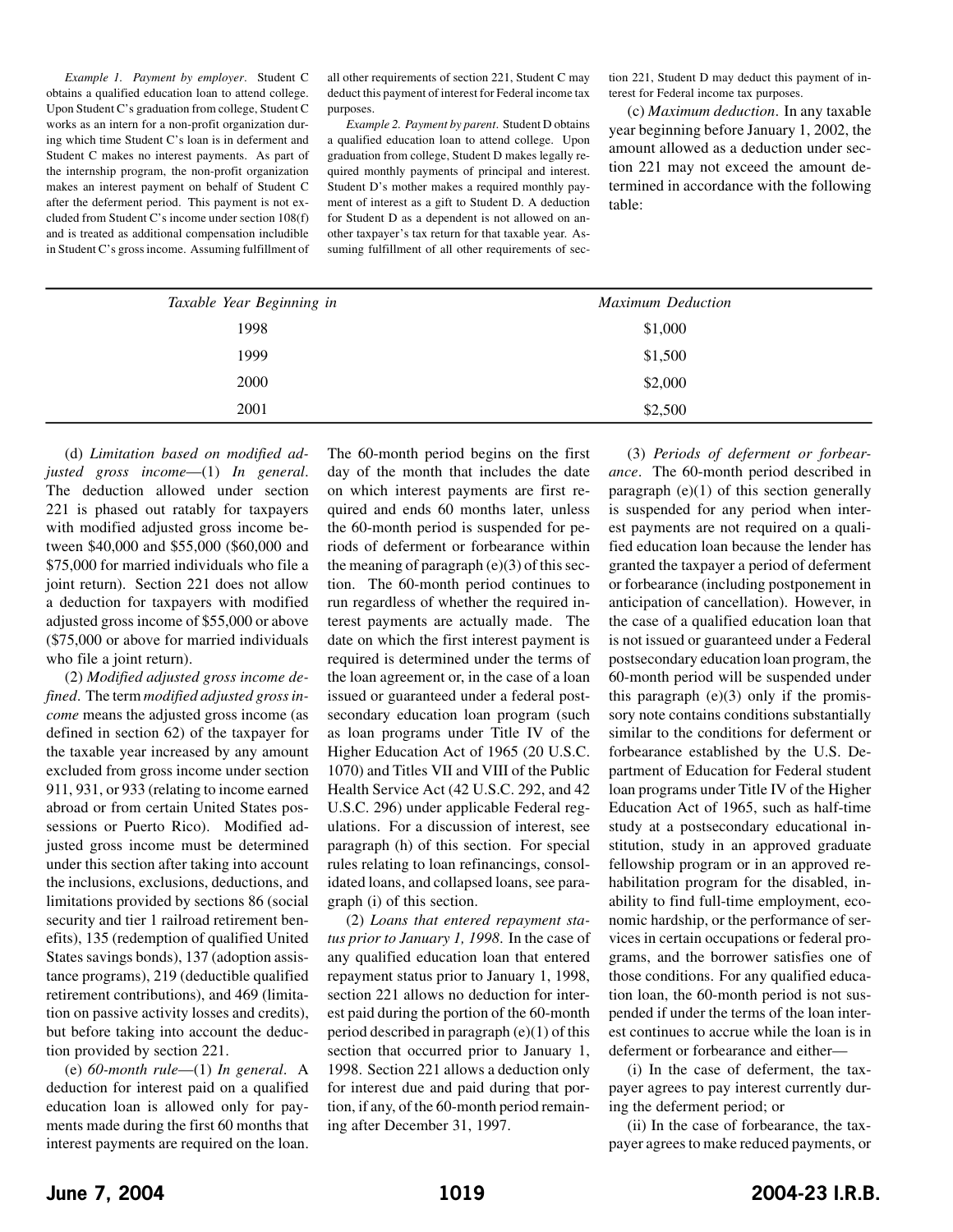payments of interest only, during the forbearance period.

(4) *Late payments*. A deduction is allowed for a payment of interest required in one month but actually made in a subsequent month prior to the expiration of the 60-month period. A deduction is not allowed for a payment of interest required in one month but actually made in a subsequent month after the expiration of the 60-month period. A late payment made during a period of deferment or forbearance is treated, solely for purposes of determining whether it is made during the 60-month period, as made on the date it is due.

(5) *Examples*. The following examples illustrate the rules of this paragraph (e). In the examples, assume that the institution the student attends is an eligible educational institution, the loan is a qualified education loan and is issued or guaranteed under a federal postsecondary education loan program, the student is legally obligated to make interest payments under the terms of the loan, the interest payments occur after December 31, 1997, but before January 1, 2002, and with respect to any period after December 31, 1997, but before January 21, 1999, the taxpayer elects to apply the rules of this section. The examples are as follows:

*Example 1. Payment prior to 60-month period*. Student E obtains a loan to attend college. The terms of the loan provide that interest accrues on the loan while Student E earns his undergraduate degree but that Student E is not required to begin making payments of interest until six full calendar months after he graduates. Nevertheless, Student E voluntarily pays interest on the loan while attending college. Student E is not allowed a deduction for interest paid during that period, because those payments were made prior to the start of the 60-month period. Similarly, Student E would not be allowed a deduction for any interest paid during the six month grace period after graduation when interest payments are not required.

*Example 2. Deferment option not exercised*. The facts are the same as in *Example 1* except that Student E makes no payments on the loan while enrolled in college. Student E graduates in June 1999, and is required to begin making monthly payments of principal and interest on the loan in January 2000. The 60-month period described in paragraph  $(e)(1)$  of this section begins in January 2000. In August 2000, Student E enrolls in graduate school on a full-time basis. Under the terms of the loan, Student E may apply for deferment of the loan payments while enrolled in graduate school. However, Student E elects not to apply for deferment and continues to make required monthly payments on the loan during graduate school. Assuming fulfillment of all other relevant requirements, Student E may deduct interest paid on the loan during the 60-month period beginning in January

2000, including interest paid while enrolled in graduate school.

*Example 3. Late payment, within 60-month period*. The facts are the same as in *Example 2* except that, after the loan enters repayment status in January 2000, Student E makes no interest payments until March 2000. In March 2000, Student E pays interest required for the months of January, February, and March 2000. Assuming fulfillment of all other relevant requirements, Student E may deduct the interest paid in March for the months of January, February, and March because the interest payments are required under the terms of the loan and are paid within the 60-month period, even though the January and February interest payments may be late.

*Example 4. Late payment during deferment but within 60-month period*. The terms of Student F's loan require her to begin making monthly payments of interest on the loan in January 2000. The 60-month period described in paragraph (e)(1) of this section begins in January 2000. Student F fails to make the required interest payments for the months of November and December 2000. In January 2001, Student F enrolls in graduate school on a half-time basis. Under the terms of the loan, Student F obtains a deferment of the loan payments due while enrolled in graduate school. The deferment becomes effective January 1, 2001. In March 2001, while the loan is in deferment, Student F pays the interest due for the months of November and December 2000. Assuming fulfillment of all other relevant requirements, Student F may deduct interest paid in March 2001, for the months of November and December 2000, because the late interest payments are treated, solely for purposes of determining whether they were made during the 60-month period, as made in November and December 2000.

*Example 5. 60-month period*. The terms of Student G's loan require him to begin making monthly payments of interest on the loan in November 1999. The 60-month period described in paragraph (e)(1) of this section begins in November 1999. In January 2000, Student G enrolls in graduate school on a half-time basis. As permitted under the terms of the loan, Student G applies for deferment of the loan payments due while enrolled in graduate school. While awaiting formal approval from the lender of his request for deferment, Student G pays interest due for the month of January 2000. In February 2000, the lender approves Student G's request for deferment, effective as of January 1, 2000. Assuming fulfillment of all other relevant requirements, Student G may deduct interest paid in January 2000, prior to his receipt of the lender's approval, even though the deferment was retroactive to January 1, 2000. As of February 2000, there are 57 months remaining in the 60-month period for that loan. Because Student G is not required to make interest payments during the period of deferment, the 60-month period is suspended. After January 2000, Student G may not deduct any voluntary payments of interest made during the period of deferment.

*Example 6. 60-month period*. The terms of Student H's loan require her to begin making monthly payments of interest on the loan in November 1999. The 60-month period described in paragraph  $(e)(1)$ of this section begins in November 1999. In January 2000, Student H enrolls in graduate school on a half-time basis. As permitted under the terms of

the loan, Student H applies to make reduced payments of principal and interest while enrolled in graduate school. After the lender approves her application, Student H pays principal and interest due for the month of January 2000 at the reduced rate. Assuming fulfillment of all other relevant requirements, Student H may deduct interest paid in January 2000. As of February 2000, there are 57 months remaining in the 60-month period for that loan.

*Example 7. Reduction of 60-month period for months prior to January 1, 1998*. The first payment of interest on a loan is due in January 1997. Thereafter, interest payments are required on a monthly basis. The 60-month period described in paragraph  $(e)(1)$  of this section for this loan begins on January 1, 1997, the first day of the month that includes the date on which the first interest payment is required. However, the borrower may not deduct interest paid prior to January 1, 1998, under the effective date provisions of section 221. Assuming fulfillment of all other relevant requirements, the borrower may deduct interest due and paid on the loan during the 48 months beginning on January 1, 1998 (unless such period is extended for periods of deferment or forbearance under paragraph (e)(3) of this section).

(f) *Definitions*—(1) *Eligible educational institution*. In general, an *eligible educational institution* means any college, university, vocational school, or other post-secondary educational institution described in section 481 of the Higher Education Act of 1965, 20 U.S.C. 1088, as in effect on August 5, 1997, and certified by the U.S. Department of Education as eligible to participate in student aid programs administered by the Department, as described in section 25A(f)(2) and  $§$  1.25A–2(b). For purposes of this section, an eligible educational institution also includes an institution that conducts an internship or residency program leading to a degree or certificate awarded by an institution, a hospital, or a health care facility that offers postgraduate training.

(2) *Qualified higher education expenses*—(i) *In general*. *Qualified higher education expenses* means the cost of attendance (as defined in section 472 of the Higher Education Act of 1965, 20 U.S.C. 1087ll, as in effect on August 4, 1997), at an eligible educational institution, reduced by the amounts described in paragraph  $(f)(2)(ii)$  of this section. Consistent with section 472 of the Higher Education Act of 1965, a student's cost of attendance is determined by the eligible educational institution and includes tuition and fees normally assessed a student carrying the same academic workload as the student, an allowance for room and board, and an allowance for books, supplies, transporta-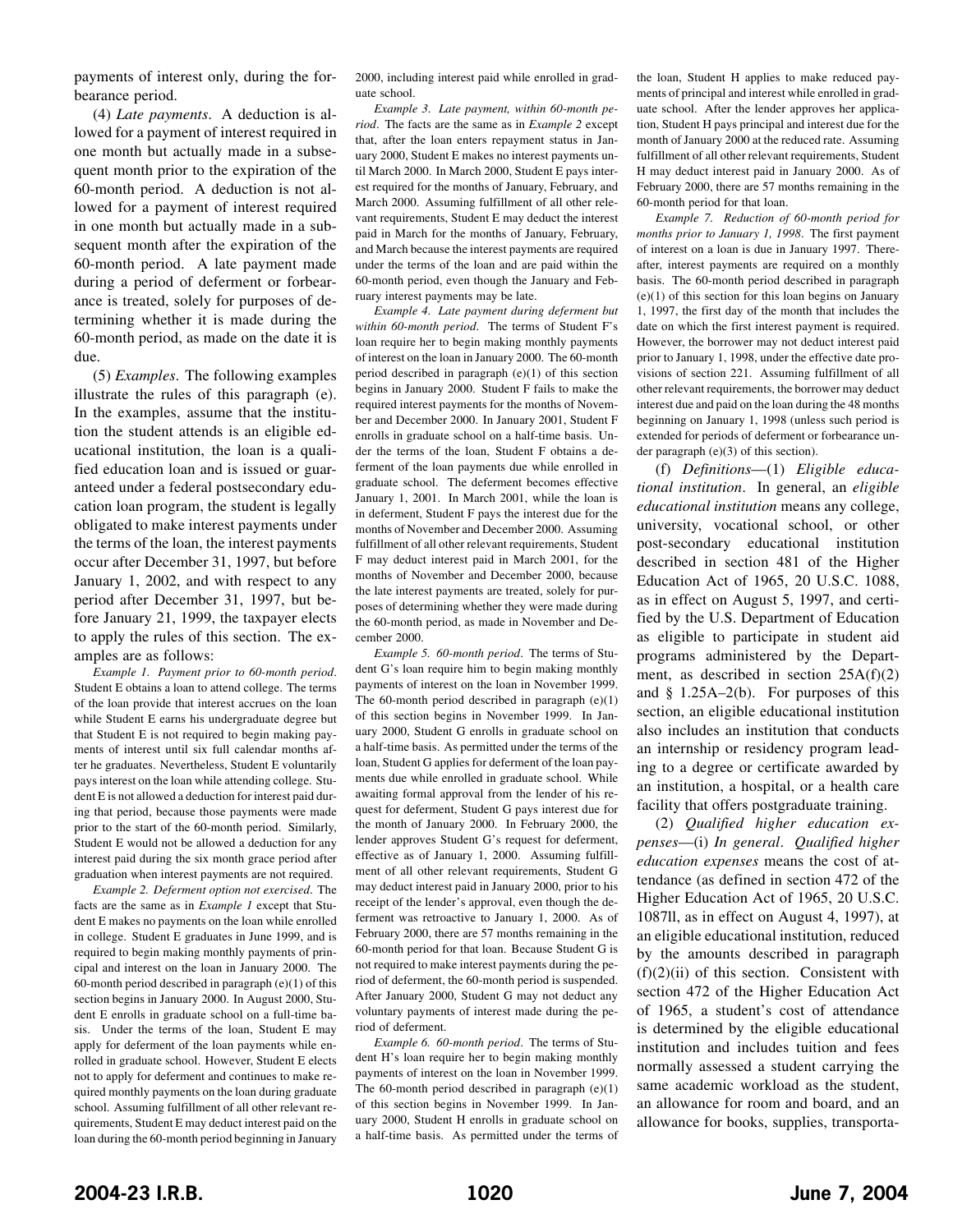tion, and miscellaneous expenses of the student.

(ii) *Reductions*. Qualified higher education expenses are reduced by any amount that is paid to or on behalf of a student with respect to such expenses and that is—

(A) A qualified scholarship that is excludable from income under section 117;

(B) An educational assistance allowance for a veteran or member of the armed forces under chapter 30, 31, 32, 34 or 35 of title 38, United States Code, or under chapter 1606 of title 10, United States Code;

(C) Employer-provided educational assistance that is excludable from income under section 127;

(D) Any other amount that is described in section  $25A(g)(2)(C)$  (relating to amounts excludable from gross income as educational assistance);

(E) Any otherwise includible amount excluded from gross income under section 135 (relating to the redemption of United States savings bonds); or

(F) Any otherwise includible amount distributed from a Coverdell education savings account and excluded from gross income under section 530(d)(2).

(3) *Qualified education loan*—(i) *In general*.A *qualified education loan* means indebtedness incurred by a taxpayer solely to pay qualified higher education expenses that are—

(A) Incurred on behalf of a student who is the taxpayer, the taxpayer's spouse, or a dependent (as defined in section 152) of the taxpayer at the time the taxpayer incurs the indebtedness;

(B) Attributable to education provided during an academic period, as described in section 25A and the regulations thereunder, when the student is an eligible student as defined in section 25A(b)(3) (requiring that the student be a degree candidate carrying at least half the normal full-time workload); and

(C) Paid or incurred within a reasonable period of time before or after the taxpayer incurs the indebtedness.

(ii) *Reasonable period*. Except as otherwise provided in this paragraph  $(f)(3)(ii)$ , what constitutes a reasonable period of time for purposes of paragraph  $(f)(3)(i)(C)$  of this section generally is determined based on all the relevant facts and circumstances. However, qualified

higher education expenses are treated as paid or incurred within a reasonable period of time before or after the taxpayer incurs the indebtedness if—

(A) The expenses are paid with the proceeds of education loans that are part of a federal postsecondary education loan program; or

(B) The expenses relate to a particular academic period and the loan proceeds used to pay the expenses are disbursed within a period that begins 90 days prior to the start of that academic period and ends 90 days after the end of that academic period.

(iii) *Related party*. A qualified education loan does not include any indebtedness owed to a person who is related to the taxpayer, within the meaning of section  $267(b)$  or  $707(b)(1)$ . For example, a parent or grandparent of the taxpayer is a related person. In addition, a qualified education loan does not include a loan made under any qualified employer plan as defined in section  $72(p)(4)$  or under any contract referred to in section  $72(p)(5)$ .

(iv) *Federal issuance or guarantee not required*. A loan does not have to be issued or guaranteed under a federal postsecondary education loan program to be a qualified education loan.

(v) *Refinanced and consolidated indebtedness*—(A) *In general*. A qualified education loan includes indebtedness incurred solely to refinance a qualified education loan. A qualified education loan includes a single, consolidated indebtedness incurred solely to refinance two or more qualified education loans of a borrower.

(B) *Treatment of refinanced and consolidated indebtedness*. [*Reserved*.]

(4) *Examples*. The following examples illustrate the rules of this paragraph (f):

*Example 1. Eligible educational institution*. University J is a postsecondary educational institution described in section 481 of the Higher Education Act of 1965. The U.S. Department of Education has certified that University J is eligible to participate in federal financial aid programs administered by that Department, although University J chooses not to participate. University J is an eligible educational institution.

*Example 2. Qualified higher education expenses*. Student K receives a \$3,000 qualified scholarship for the 1999 fall semester that is excludable from Student K's gross income under section 117. Student K receives no other forms of financial assistance with respect to the 1999 fall semester. Student K's cost of attendance for the 1999 fall semester, as determined by

Student K's eligible educational institution for purposes of calculating a student's financial need in accordance with section 472 of the Higher Education Act, is \$16,000. For the 1999 fall semester, Student K has qualified higher education expenses of \$13,000 (the cost of attendance as determined by the institution (\$16,000) reduced by the qualified scholarship proceeds excludable from gross income (\$3,000)).

*Example 3. Qualified education loan*. Student L borrows money from a commercial bank to pay qualified higher education expenses related to his enrollment on a half-time basis in a graduate program at an eligible educational institution. Student L uses all the loan proceeds to pay qualified higher education expenses incurred within a reasonable period of time after incurring the indebtedness. The loan is not federally guaranteed. The commercial bank is not related to Student L within the meaning of section 267(b) or  $707(b)(1)$ . Student L's loan is a qualified education loan within the meaning of section 221.

*Example 4. Qualified education loan*. Student M signs a promissory note for a loan on August 15, 1999, to pay for qualified higher education expenses for the 1999 fall and 2000 spring semesters. On August 20, 1999, the lender disburses loan proceeds to Student M's college. The college credits them to Student M's account to pay qualified higher education expenses for the 1999 fall semester, which begins on August 23, 1999. On January 25, 2000, the lender disburses additional loan proceeds to Student M's college. The college credits them to Student M's account to pay qualified higher education expenses for the 2000 spring semester, which began on January 10, 2000. Student M's qualified higher education expenses for the two semesters are paid within a reasonable period of time, as the first loan disbursement occurred within the 90 days prior to the start of the fall 1999 semester, and the second loan disbursement occurred during the spring 2000 semester.

*Example 5. Qualified education loan*. The facts are the same as in *Example 4*, except that in 2001 the college is not an eligible educational institution because it loses its eligibility to participate in certain federal financial aid programs administered by the U.S. Department of Education. The qualification of Student M's loan, which was used to pay for qualified higher education expenses for the 1999 fall and 2000 spring semesters, as a qualified education loan is not affected by the college's subsequent loss of eligibility.

*Example 6. Mixed-use loans*. Student N signs a promissory note for a loan that is secured by Student N's personal residence. Student N will use part of the loan proceeds to pay for certain improvements to Student N's residence and part of the loan proceeds to pay qualified higher education expenses of Student N's spouse. Because Student N obtains the loan not solely to pay qualified higher education expenses, the loan is not a qualified education loan.

(g) *Denial of double benefit*. No deduction is allowed under this section for any amount for which a deduction is allowable under another provision of Chapter 1 of the Internal Revenue Code. No deduction is allowed under this section for any amount for which an exclusion is allowable under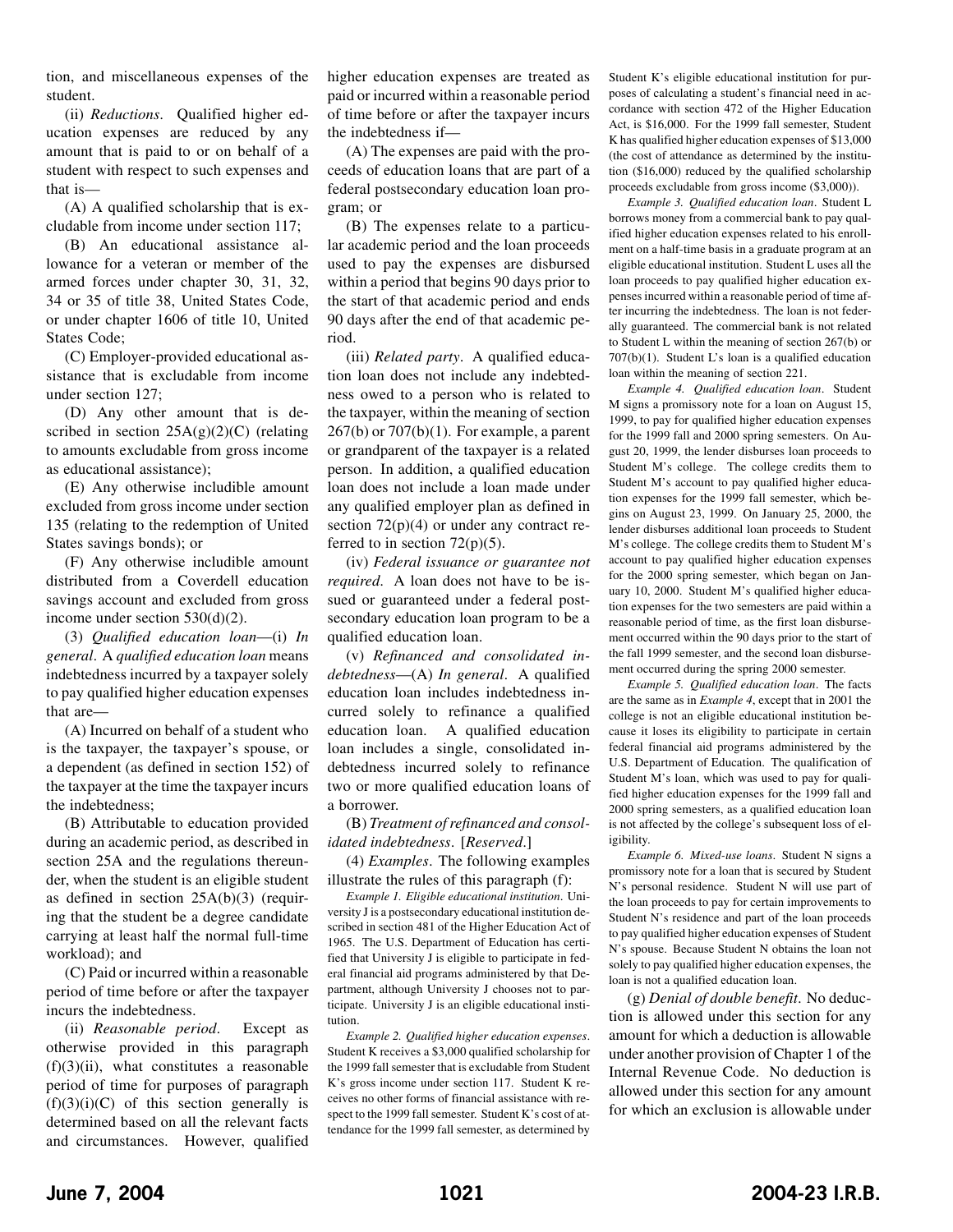section 108(f) (relating to cancellation of indebtedness).

(h) *Interest*—(1) *In general*. Amounts paid on a qualified education loan are deductible under section 221 if the amounts are interest for Federal income tax purposes. For example, interest includes—

(i) Qualified stated interest (as defined in  $$1.1273-1(c)$ ; and

(ii) Original issue discount, which generally includes capitalized interest. For purposes of section 221, capitalized interest means any accrued and unpaid interest on a qualified education loan that, in accordance with the terms of the loan, is added by the lender to the outstanding principal balance of the loan.

(2) *Operative rules for original issue discount*—(i) *In general*. The rules to determine the amount of original issue discount on a loan and the accruals of the discount are in sections 163(e), 1271 through 1275, and the regulations thereunder. In general, original issue discount is the excess of a loan's stated redemption price at maturity (all payments due under the loan other than qualified stated interest payments) over its issue price (the amount loaned). Although original issue discount generally is deductible as it accrues under section  $163(e)$  and  $$1.163-7$ , original issue discount on a qualified education loan is not deductible until paid. See paragraph  $(h)(3)$  of this section to determine when original issue discount is paid.

(ii) *Treatment of loan origination fees by the borrower*. If a loan origination fee is paid by the borrower other than for property or services provided by the lender, the fee reduces the issue price of the loan, which creates original issue discount (or additional original issue discount) on the loan in an amount equal to the fee. See §1.1273–2 $(g)$ . For an example of how a loan origination fee is taken into account, see *Example 2* of paragraph (h)(4) of this section.

(3) *Allocation of payments*. See §§1.446–2(e) and 1.1275–2(a) for rules on allocating payments between interest and principal. In general, these rules treat a payment first as a payment of interest to the extent of the interest that has accrued and remains unpaid as of the date the payment is due, and second as a payment of principal. The characterization of a payment as either interest or principal under these rules applies regardless of how the

parties label the payment (either as interest or principal). Accordingly, the taxpayer may deduct the portion of a payment labeled as principal that these rules treat as a payment of interest on the loan, including any portion attributable to capitalized interest or loan origination fees.

(4) *Examples*. The following examples illustrate the rules of this paragraph (h). In the examples, assume that the institution the student attends is an eligible educational institution, the loan is a qualified education loan, the student is legally obligated to make interest payments under the terms of the loan, and any other applicable requirements, if not otherwise specified, are fulfilled. The examples are as follows:

*Example 1. Capitalized interest*. Interest on Student O's qualified education loan accrues while Student O is in school, but Student O is not required to make any payments on the loan until six months after he graduates or otherwise leaves school. At that time, the lender capitalizes all accrued but unpaid interest and adds it to the outstanding principal amount of the loan. Thereafter, Student O is required to make monthly payments of interest and principal on the loan. The interest payable on the loan, including the capitalized interest, is original issue discount. Therefore, in determining the total amount of interest paid on the qualified education loan during the 60-month period described in paragraph (e)(1) of this section, Student O may deduct any payments that §1.1275–2(a) treats as payments of interest, including any principal payments that are treated as payments of capitalized interest. See paragraph (h)(3) of this section.

*Example 2. Allocation of payments*. The facts are the same as in *Example 1* of this paragraph (h)(4), except that, in addition, the lender charges Student O a loan origination fee, which is not for any property or services provided by the lender. Under §1.1273–2(g), the loan origination fee reduces the issue price of the loan, which reduction increases the amount of original issue discount on the loan by the amount of the fee. The amount of original issue discount (which includes the capitalized interest and loan origination fee) that accrues each year is determined under section 1272 and §1.1272–1. In effect, the loan origination fee accrues over the entire term of the loan. Because the loan has original issue discount, the payment ordering rules in §1.1275–2(a) must be used to determine how much of each payment is interest for federal tax purposes. See paragraph (h)(3) of this section. Under §1.1275–2(a), each payment (regardless of its designation by the parties as either interest or principal) generally is treated first as a payment of original issue discount, to the extent of the original issue discount that has accrued as of the date the payment is due and has not been allocated to prior payments, and second as a payment of principal. Therefore, in determining the total amount of interest paid on the qualified education loan during the 60-month period described in paragraph (e)(1) of this section, Student O may deduct any payments that the parties label as principal but that are treated as payments of original issue discount under §1.1275–2(a). The 60-month period does not begin in the month in which the lender charges Student O the loan origination fee.

(i) *Special rules regarding 60-month limitation*—(1) *Refinancing*. A qualified education loan and all indebtedness incurred solely to refinance that loan constitute a single loan for purposes of calculating the 60-month period described in paragraph (e)(1) of this section.

(2) *Consolidated loans*. A consolidated loan is a single loan that refinances more than one qualified education loan of a borrower. For consolidated loans, the 60-month period described in paragraph  $(e)(1)$  of this section begins on the latest date on which any of the underlying loans entered repayment status and includes any subsequent month in which the consolidated loan is in repayment status.

(3) *Collapsed loans*. A collapsed loan is two or more qualified education loans of a single taxpayer that constitute a single qualified education loan for loan servicing purposes and for which the lender or servicer does not separately account. For a collapsed loan, the 60-month period described in paragraph  $(e)(1)$  of this section begins on the latest date on which any of the underlying loans entered repayment status and includes any subsequent month in which any of the underlying loans is in repayment status.

(4) *Examples*. The following examples illustrate the rules of this paragraph (i):

*Example 1. Refinancing*. Student P obtains a qualified education loan to pay for an undergraduate degree at an eligible educational institution. After graduation, Student P is required to make monthly interest payments on the loan beginning in January 2000. Student P makes the required interest payments for 15 months. In April 2001, Student P borrows money from another lender exclusively to repay the first qualified education loan. The new loan requires interest payments to start immediately. At the time Student P must begin interest payments on the new loan, which is a qualified education loan, there are 45 months remaining of the original 60-month period referred to in paragraph (e)(1) of this section.

*Example 2. Collapsed loans*. To finance his education, Student Q obtains four separate qualified education loans from Lender R. The loans enter repayment status, and their respective 60-month periods described in paragraph (e)(1) of this section begin, in July, August, September, and December of 1999. After all of Student Q's loans have entered repayment status, Lender R informs Student Q that Lender R will transfer all four loans to Lender S. Following the transfer, Lender S treats the loans as a single loan for loan servicing purposes. Lender S sends Student Q a single statement that shows the total principal and interest, and does not keep separate records with respect to each loan. With respect to the single col-